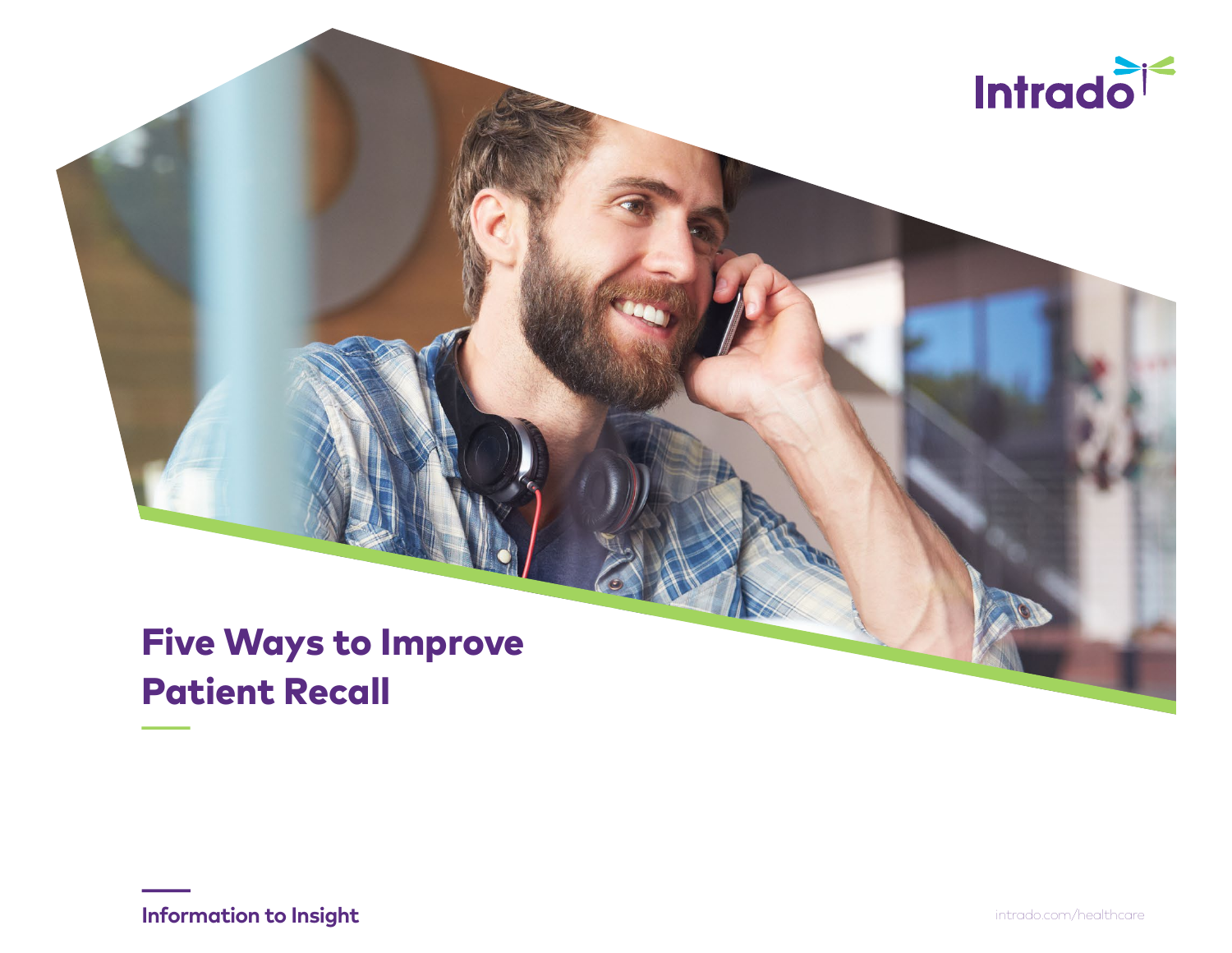One of the biggest challenges for healthcare organization, large and small, is managing patient recalls, which affect not only your schedule but also your bottom line. No healthcare organization wants to lose revenue, and having an effective recall strategy is critical to financial success. Although patient recall is one of the most overlooked elements of practice management, when done efficiently, it can generate more revenue and keep your schedule full.

Long gone are the days of relying on postcards and manually calling patients about missed or unscheduled appointments. However, many healthcare organizations are still relying on postcards and/or phone calls as the primary patient touchpoints. Not only is direct mail costly, guaranteeing its effectiveness is nearly impossible - especially since it takes multiple mailings before the message resonates with the patient receiving them. There is also high risk that your postcard will end up in the junk mail pile or recycle bin. In addition, using office staff to make patient calls can be even more challenging with limited time to call each patient, and hiring a single patient services coordinator could cost the practice an average of \$16 an hour, or nearly  $$40,000$  a year.<sup>1</sup>

Leaving it up to patients to adhere to treatment guidelines or be proactive with scheduling preventive screening appointments is risky. Studies show that patients simply

The cost of direct mail continues to increase, placing a heavy burden on resources.

don't plan for these types of appointments in advance.<sup>2</sup> For many, their busy schedule prevents them from knowing their availability that far into the future and inevitably they forget to call and schedule when it's time for their next appointment.

With each 60-minute physician appointment valued at \$200 on average, unused time slots are costing the U.S. healthcare system \$150 billion each year.<sup>3</sup>

Unused time slots are costing the U.S. healthcare system **\$150 billion** each year.

Proactive recall reminders delivered via automated text, calls and email messages allow you to conveniently and efficiently reach out to patients to schedule future appointments. As mobile device usage increases, healthcare providers are missing the mark if they do not take advantage of automated messaging. This technology allows your staff the ability to communicate with your patients more efficiently, while still providing them with a personalized message from your office.

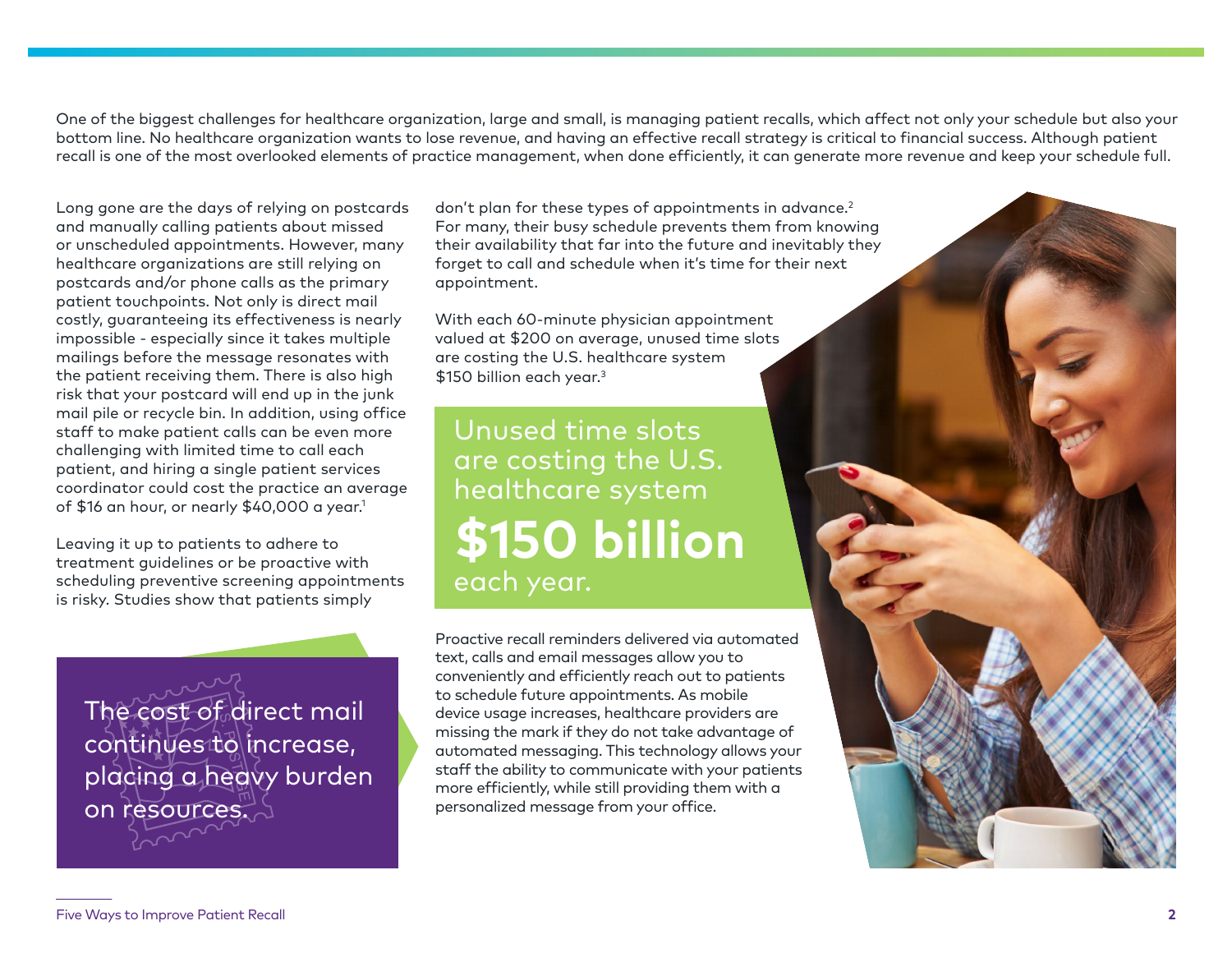### **What are the Key Components of a Successful Recall Strategy?**

#### **Proactively Reach Out to Your Patients 1**

Schedule time to actively look for patients who need a recall - if your PMS doesn't already do this for you. You can also work with your patient engagement solution team to create workflows that further automate the process, sending text messages automatically when patients fail to schedule, or miss, an appointment. Committing to communicating with these patients will lead to a healthier patient population and can save your healthcare organization thousands of dollars in potential revenue.

To maximize the effectiveness of a recall communication, identify groups of patients who are overdue for specific care services, such as mammograms, and make the content of the message specific to those patients.

### **Always Assume 2**

You've heard the saying about why you should never assume. In this case, it's the opposite. Crafting a message with the assumption that the patient simply didn't have the opportunity to schedule an appointment demonstrates your confidence in knowing what's best for their health. Here's an example of an SMS message:

*Hello, this is Dr. Thompson's office. Routine mammograms are critical for detecting breast cancer early. Our records indicate you may need to schedule a mammogram. Please press "1" to be connected now to our scheduling team. Press "2" to request a call back from your provider's office, or press "3" to decline.*

### **Create A Sense of Urgency 3**

Making patients feel as though their appointment is important gives them a reason to move forward and overcome inertia. Create friendly and inviting messaging that will prompt them to take action. Communications should clearly state what action you wish the patient to take. Here's an example of an automated phone message:

*"This is a friendly reminder from Hart Health that it is time to receive your annual flu vaccine. This vaccine provides the best protection against the flu, so that you can stay happy and healthy during the colder months, and enjoy more time with friends and family.*

*Please call 855-555-1212 to schedule your appointment or to discuss any questions you may have with your provider."*

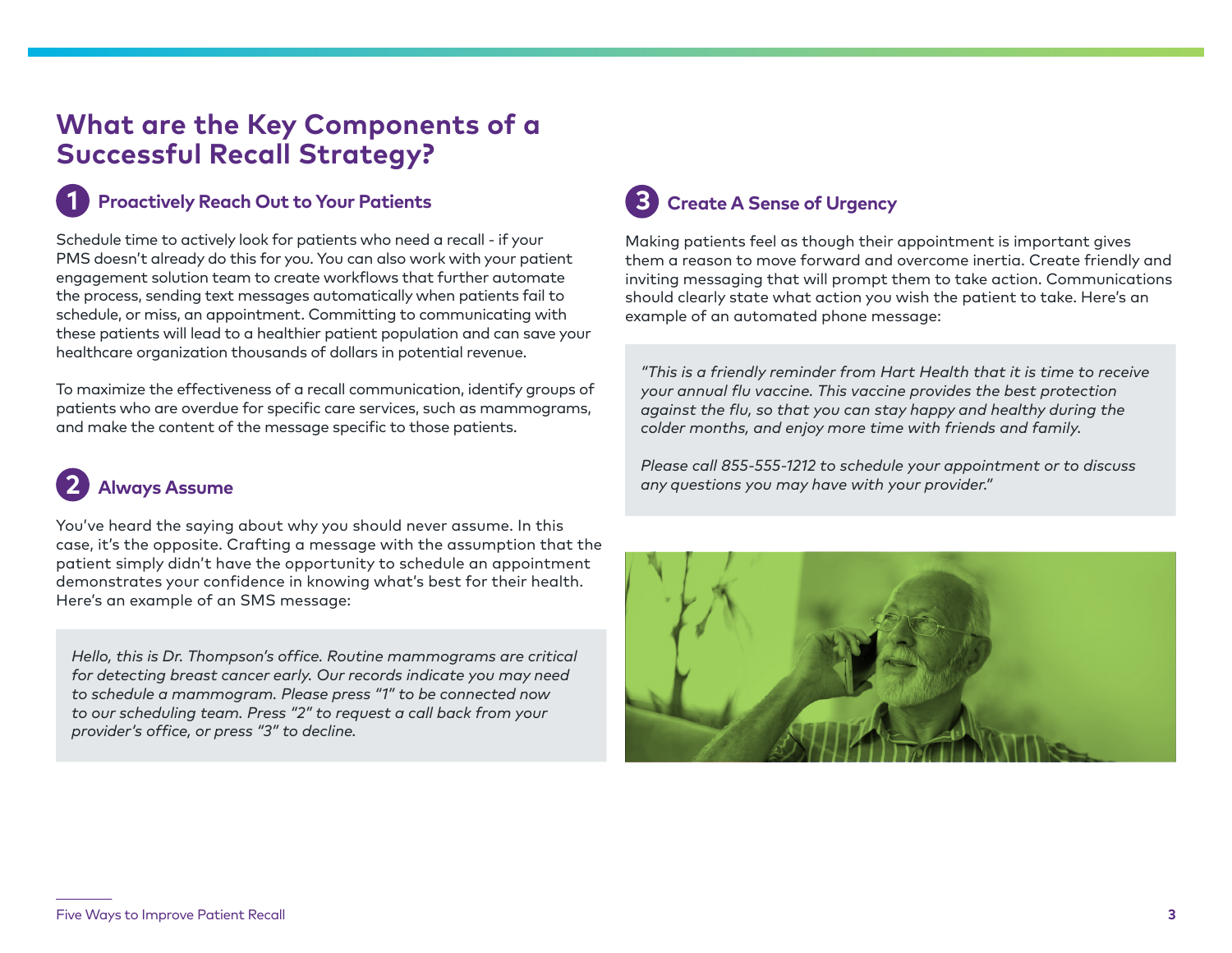#### **Remember the Long Overdue Patient 4**

Do you have patients who you haven't seen in a year or more? You could be sitting on an untapped goldmine of recall revenue. This is an essential part of financial health for all healthcare organizations. While referrals are great, the easiest patients to motivate are the inactive ones. They already know you. Imagine if you contacted 150 inactive patients who then scheduled an appointment for a routine checkup. You could be looking at over \$18,000 in extra revenue. How many inactive patients do you have?

### **Show Them You Care 5**

Conservatively, you could generate more than **\$18,000**  per patient/annually in extra revenue.

Nurturing relationships with your patients is an important part of maintaining and growing a healthy patient population. At any moment, an unhappy patient could share their opinion with the masses through social media. Showing patients that you genuinely care for their well-being establishes trust and makes them more likely to respond to messaging and return for future appointments.

Since 7 of 10 patients indicate they would like more communication from their healthcare provider between appointments, reach out! Here are a few ways to show your patients you care.

- Automate outreach in the patient's preferred language.
- Use positive, succinct verbiage that encourages engagement.
- Send educational messages via SMS about wellness and preventative care and provide links that patients can view when they have time.
- Make scheduling easy. Consider automating EHR embedded, closed-loop scheduling via SMS.
- Make the requested action clear, and ALWAYS provide a way for the patient to contact their provider with questions.

## **Sources:**

- 1. PayScale, Patient Services Coordinator Salary, https://www.payscale.com/research/US/Job=Patient\_Services\_Coordinator/Hourly\_Rate
- 2. American Public Health Association, Primary Care: Is There Enough Time for Prevention, https://www.ncbi.nlm.nih.gov/pmc/articles/PMC1447803/
- 3. Health Management Technology, Missed appointments cost the U.S. healthcare system \$150B each year, May 2017